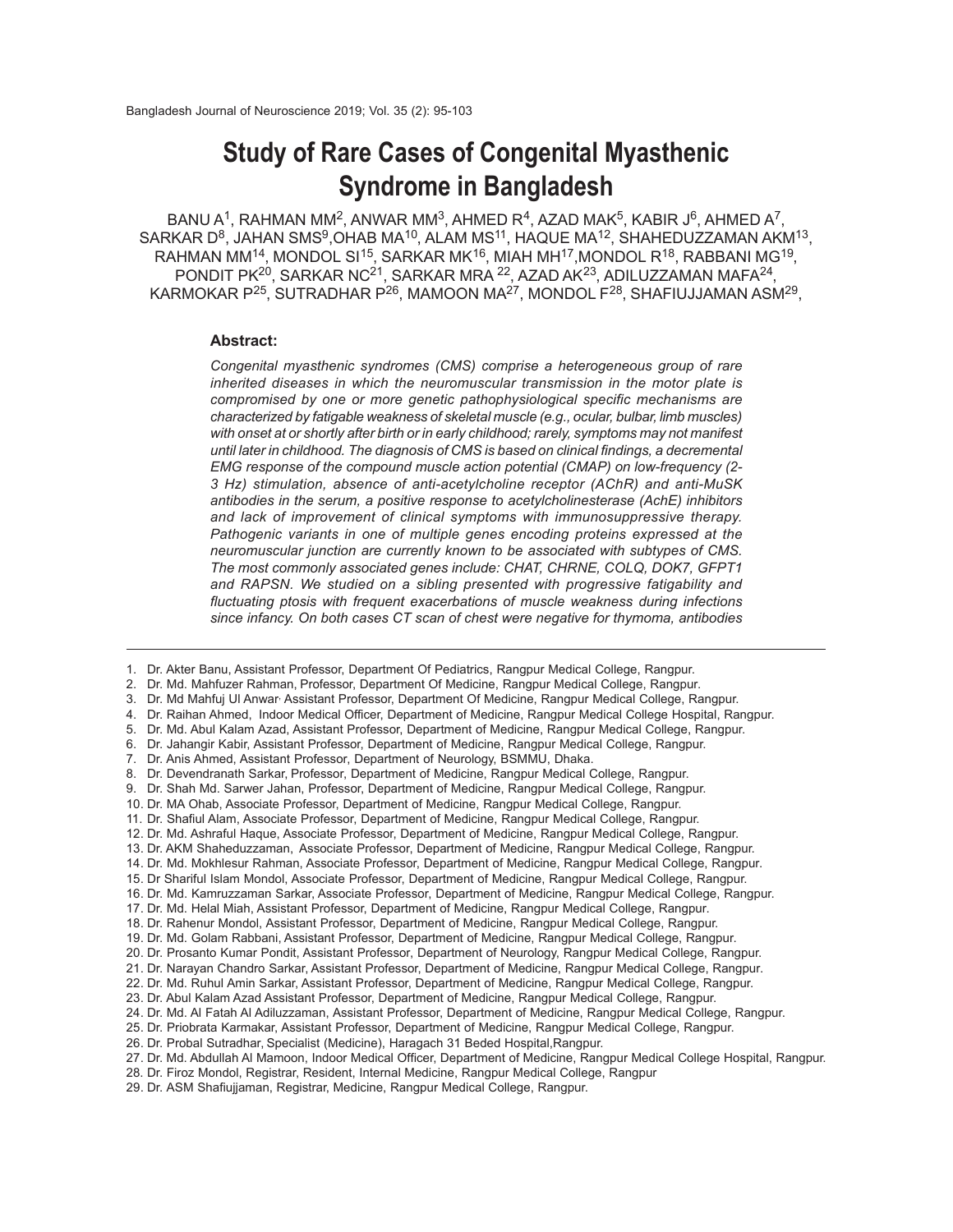*against the acetylcholine receptor (AChR) and the muscle specific kinase (MuSK) were negative and decremental response on electrophysiological study of Repetitive nerve stimulation (RNS) and EMG were consistent with disease of neuromuscular junction (post synaptic) and they were only on pyridostigmine for long time with marked improvement of symptoms and signs. Considering all scenario both of our cases mostly fits with the autosomal recessive, post synaptic CMS associated with Rapsyn deficiency.*

*Objective : As in Bangladesh, there is inadequate data on the epidemiological profile of CMS, our aim is to describe these cases for their rarity and the difficulty encountered in diagnosis as they are easily confused with Juvenile Myasthenia Gravis (JMG) and familial myopathies. As both the cases are very rare, it should be an original article.*

*Key word: Progressive fatigability, Repetitive Nerve stimulation, Auto-antibodies, Congenital Myasthenic Syndrome.*

### **Introduction:**

Congenital myasthenic syndromes (CMS) are a heterogeneous group of early-onset genetic neuromuscular transmission disorders due to mutations in proteins involved in the organisation, maintenance, function, or modification of the motor endplate. CMS are clinically characterised by abnormal fatigability, or transient or permanent weakness of extra-ocular, facial, bulbar, truncal, respiratory or limb muscles<sup>1</sup>. Congenital myasthenic syndromes can be classified according to the pattern of inheritance, based on the altered protein involved in the motor plate, or by taking into account the site at the neuromuscular junction (pre-synaptic, synaptic, or postsynaptic) involved with the dysfunction<sup>2</sup>.

The age of onset, severity of presenting symptoms, and distribution of muscle weakness can vary from one patient to another. Congenital myasthenic syndromes (CMS) are characterized by fatigable weakness of skeletal muscle (e.g., ocular, bulbar, limb muscles) with onset at or shortly after birth or in early childhood; rarely, symptoms may not manifest until later in childhood. Severity and course of disease are highly variable, ranging from minor symptoms to progressive disabling weakness<sup>3</sup>. In some subtypes of CMS, myasthenic symptoms may be mild, but sudden severe exacerbations of weakness or even sudden episodes of respiratory insufficiency may be precipitated by fever, infections, or excitement. Cardiac and smooth muscle are usually not involved. Coordination, sensation, and tendon reflexes are normal; cognitive skills are usually normal. A variety of additional symptoms affecting

other organ systems can be present in specific subtypes. Some myasthenic symptoms are present at birth. Respiratory insufficiency with sudden apnea and cyanosis are common findings in neonates. Neonates with CMS can have multiple joint contractures (often described as arthrogryposis multiplex congenita [AMC]) resulting from a lack of fetal movement in utero. Other major findings in the neonatal period may include feeding difficulties, poor suck and cry, choking spells, eyelid ptosis, and facial, bulbar, and generalized weakness. Stridor in infancy may be an important clue to CMS. Individuals with onset later in childhood show abnormal muscle fatigability, with difficulty in running or climbing stairs. Motor milestones may be delayed. Affected individuals present with fluctuating eyelid ptosis and fixed or fluctuating extraocular muscle weakness. Ptosis may involve one or both eyelids. In addition, facial and bulbar weakness with nasal speech and difficulties in coughing and swallowing may be present. Spinal deformity or muscle atrophy may occur<sup>4</sup>. Most CMS are transmitted by autosomal recessive inheritance <sup>3</sup>.

A generic diagnosis of a CMS can be made on clinical grounds from a history of fatigable weakness involving ocular muscles, bulbar muscles (muscles of the face, and muscles used for speaking and swallowing), and limb muscles since infancy or early childhood, a history of similarly affected siblings, and a variety of tests. Such tests include a decremental response on Repetitive Nerve stimulation (RNS) and Electromyography (EMG), and negative tests for antibodies against the acetylcholine receptor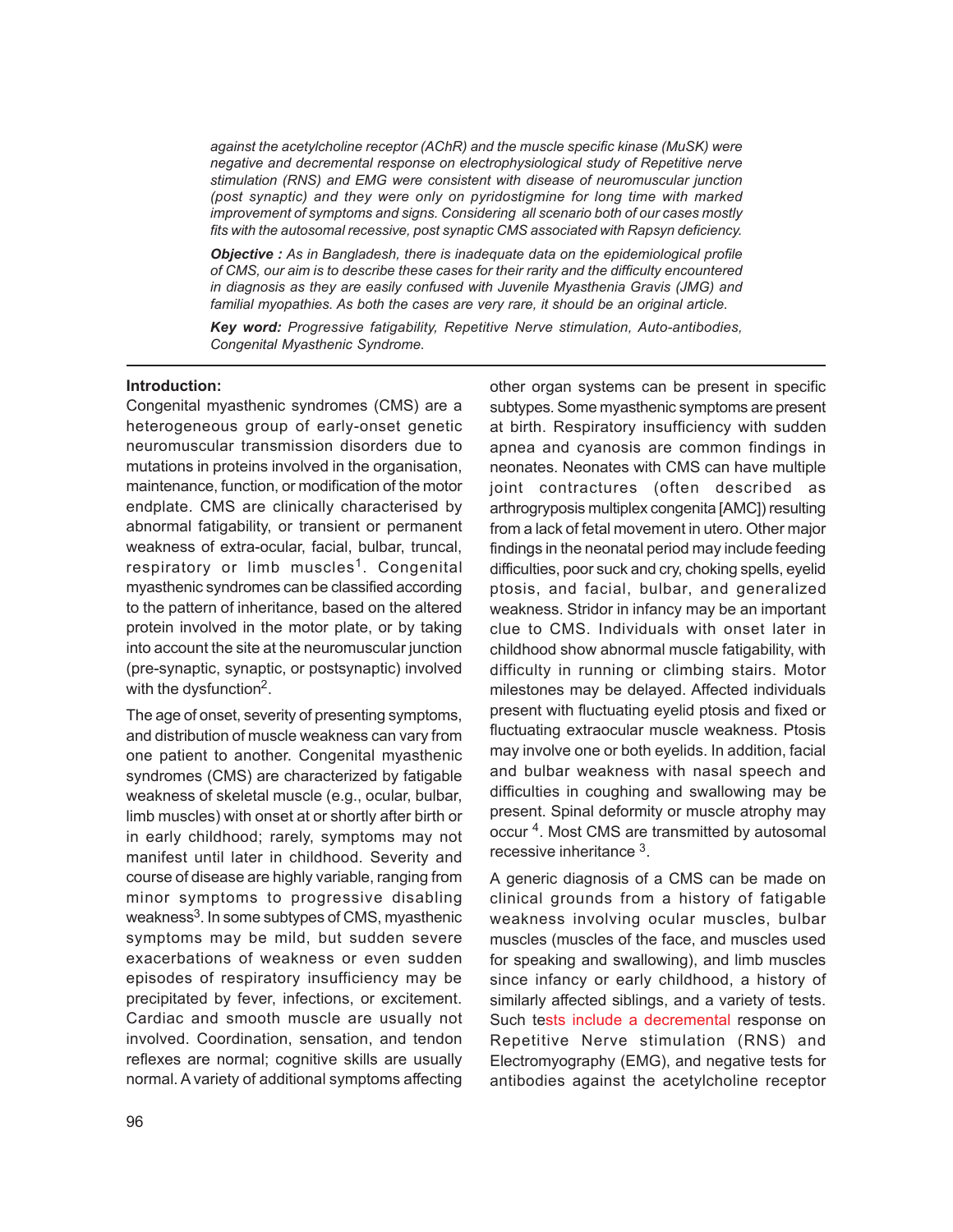(AChR) and the muscle specific kinase (MuSK). Genetic diagnosis of the CMS is important because therapy that benefits one type CMS may worsen another type<sup>3</sup>.

The prevalence of CMS is very difficult to estimate due to the clinical variability of cases and the fact that many cases have no specific etiologic diagnosis or are undiagnosed. Since they are rare medical conditions in which definite diagnosis rests on clinical, electromyography and specific genetic testing, few data are available. Furthermore, there are few series of patients where this complete diagnostic profile has been established, and most of the current knowledge has been obtained by reports of isolated case reports<sup>5</sup>. According to a recent review, the prevalence of CMS is estimated as 1/10 that of myasthenia gravis, which is 25– 125/1000000<sup>6</sup>. A study in the UK estimated that the prevalence of CMS with a defined genetic diagnosis is approximately 9.2 cases per million children under 18 years old in the population<sup>7</sup>. An important epidemiological profile on CMS was obtained in a study performed at the Mayo Clinic. Most cases occurred as a consequence of postsynaptic defects (68%), and basal lamina defects (13.7%), development and maintenance of the end plate defects (12.5%), pure presynaptic defects (5.9-8%) and congenital myopathies with secondary neuromuscular junction transmission defects (0.3%) also represent other rare congenital myasthenic syndromes. Thus, postsynaptic forms represent up to 75-80% of all CMS cases $5,8,9$ . In Western or central Europe the RAPSN variant c.264C>A and the DOK7 variant c.1124\_ 1172dupTGCC are highly prevalent  $10$ . In a study of 34 CMS families from Israel the genes most frequently mutated were RAPSN (n=13), COLQ  $(n=11)$ , and CHRNE  $(n=7)^{11}$ . All other mutated proteins may contribute with less than 1% of the CMS cases to the general group of CMS. About 75% of the CMS cases are due to mutations in genes that encode different subunits of the acetylcholine receptor (CHRNA1, CHRNB1, CHRND, CHRNE) or proteins important to maintain the structure or function of the NMJ, such as MUSK, RAPSN or DOK7 <sup>12,13</sup>. The most common causative genes are CHAT, COLQ, RAPSN, CHRNE, DOK7, and GFPT1<sup>1</sup>.

The clinical picture of congenital myasthenic syndromes (CMS) is similar to that of myasthenia gravis (MG), in which individuals have a history of fatigable weakness involving ocular, bulbar, and limb muscles; however, the myasthenic symptoms of CMS usually start at or shortly after birth rather than in adulthood, as is usual for MG. Because seronegative autoimmune MG has been reported on occasion in children younger than age two years, MG may be difficult to differentiate from CMS, especially in later childhood or adulthood. Furthermore, immunosuppressive therapy does not improve clinical symptoms in CMS, whereas it does in MG. Other disorders partially resembling CMS at childhood to consider are Spinal muscular atrophy, Congenital muscular dystrophies, Congenital myopathies including X-linked myotubular myopathy nemaline myopathy and multiminicore myopathy, Infantile myotonic dystrophy type 1,Mitochondrial myopathies, Brain stem anomalies, Mobius syndrome, Infantile botulism<sup>4</sup>.

To establish the extent of disease and needs in an individual diagnosed with congenital myasthenic syndromes (CMS), the following evaluations are recommended: Assessment of strength and motor function; in children, assessment of motor, speech, and cognitive development. Assessment of respiratory function with baseline pulmonary function tests including forced vital capacity in sitting and supine positions and blood gas exchange. Polysomnography to identify individuals with nocturnal hypoventilation.Assessment of contractures and joint deformities by physiatrists and orthopedists; radiologic examinations if spinal deformity is observed. Speech therapy evaluation if dysarthria and/or hypernasal speech is present. For early-onset forms, assessment of feeding abilities (sucking, swallowing, gastroesophageal reflux)and growth parameters to determine the need for feeding interventions such as gavage feeding or gastrostomy insertion<sup>4</sup>.

There are no recent published consensus guidelines for the management of CMS treatment. The choice of medical treatment varies with the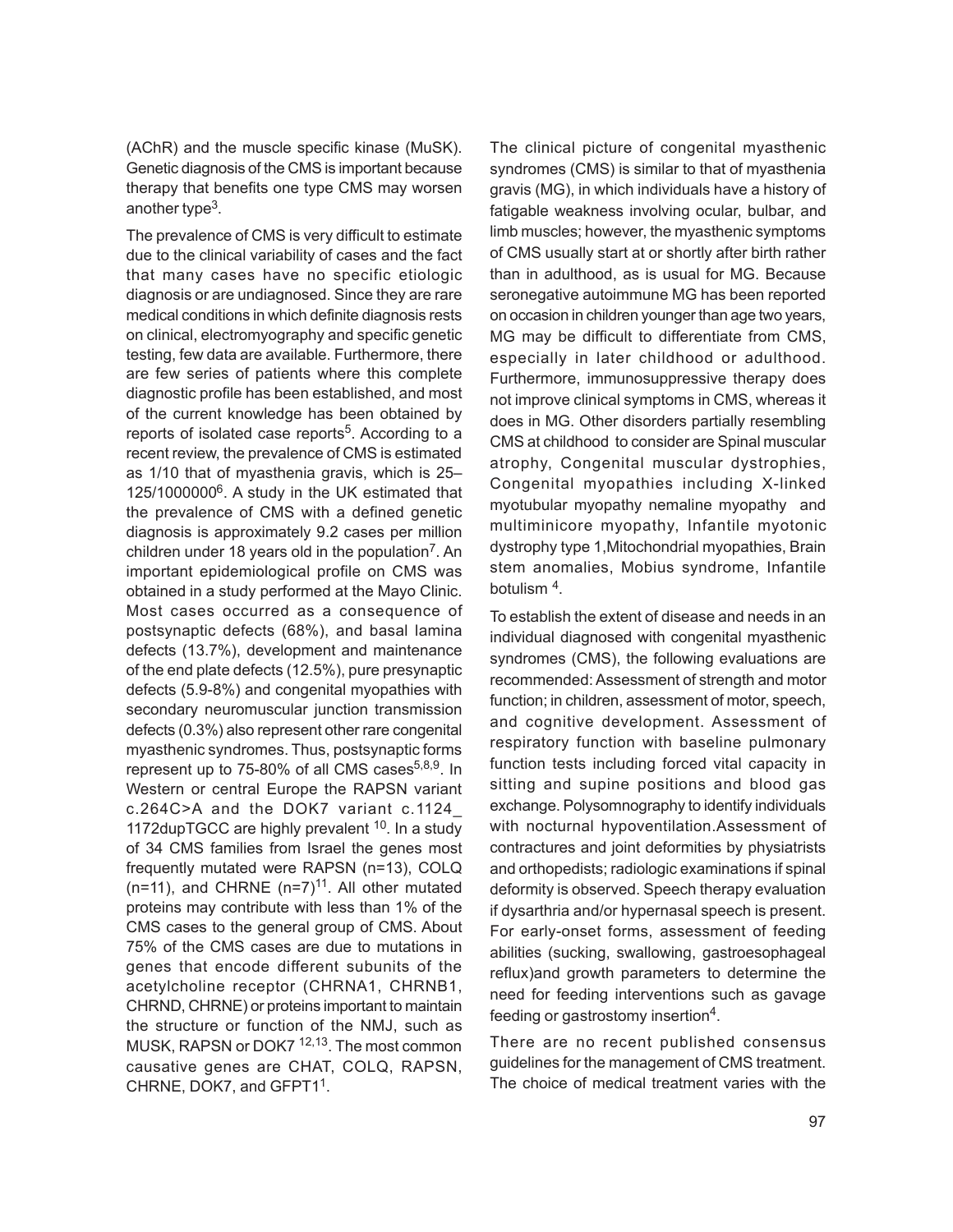CMS subtype. Therefore, it seems reasonable to consider a first-linegenetic test to evaluate the genetic subtype. Most individuals with CMS benefit from Acetylcholineesterase (AChE) inhibitors (pyridostigmine) and/or the potassium channel blocker 3,4-diaminopyridine (3,4-DAP); however, caution must be used in giving 3,4-DAP to young children and individuals with fast-channel CMS (FCCMS). Individuals with *COLQ* and *DOK7* pathogenic variants usually do not respond to longterm treatment with AChE inhibitors. Some individuals with slow-channel CMS (SCCMS) are treated with quinidine, which has some major side effects and may be detrimental in individuals with AChR deficiency. Fluoxetine is reported to be beneficial for SCCMS. Ephedrine and albuterol have been beneficial in several individuals, especially as a therapeutic option for those with *DOK7* or *COLQ* pathogenic variants. In addition to medical therapy, a multidisciplinary approach to the clinical management of the affected individual greatly improves quality of life and can influence survival. Management should be tailored to each individual, their specific CMS subtype, and rate of progression. Depending on the individual clinical situation the clinical management may include the Physical and occupational therapy, speech therapy, orthotics or a wheelchair, a percutaneous gastric tube, ventilator support and genetic counseling <sup>4</sup>

## **Case presentation:**

A 14 years old boy (case 1) from Bangladesh, born of consanguineous parents presented with progressive fatigability and fluctuating ptosis, more marked after exercise. The illness started at the age of 1.5 years. Initially his parents noticed delayed motor developmental milestones such as sitting, walking, feeding difficulties and then ptosis added. He suffered frequent episodes of respiratory tract infections since infancy with exacerbation of muscle weakness during infections. At the age of 9 years, he was diagnosed as a case of Congenital Myasthenic Syndrome (CMS) on the basis of history and clinical examinations and prescribed with pyridostigmine and noticed marked improvement of symptoms with reappearance of symptoms on stopping of medication but he did not get any immunosuppressive therapy including corticosteroid, plasma exchange or thymectomy. Clinical examination of the boy revealed normal intellectual function, nasal voice, elongated face, high arched palate, bilateral partial ptosis, generalized muscle wasting, hypotonia, intact superficial and deep reflexes, waddling gait, kyphosis, hyperlordosis, laxed skin, no external ophthalmoplegia.

His younger sister (case 2), who was 5 years old also presented with progressive fatigability more marked after exercise and delayed motor developmental milestones such as sitting, walking, feeding difficulties and then ptosis since the age of 3 years. None of their other family members suffered from similar illness. She had also been on pyridostigmine for 2 year with marked improvement of symptoms and signs. Clinical examination of the girl revealed normal intellectual function, nasal voice, high arched palate, bilateral partial ptosis, generalized muscle wasting, hypotonia, intact reflexes, waddling gait, laxed skin, no external ophthalmoplegia.

Bed sided tests (Cogan's lid twitch sign, curtain sign, ice on eye test, tensilon test) were positive for myasthenia in both patients.

On investigations similar findings were recorded on both cases. Routine blood examinations were normal. Liver function test, renal function test, creatine kinase (CK) were normal. ECG, Echocardiogram were within normal limit. CT scan of chest was negative for thymoma. Antibodies against the acetylcholine receptor (AChR) and the muscle specific kinase (MuSK) were negative and decremental response on electrophysiological study of Repetitive nerve stimulation (RNS) and EMG were consistent with disease of neuromuscular junction (post synaptic).

## **Discussion:**

At present there are no well-defined diagnostic criteria for CMS. Congenital myasthenic syndromes should be suspected in cases of: (i) early-onset fatigable muscle weakness mainly involving ocular, bulbar and proximal limb musculature (generally varying from birth to late childhood); (ii) a positive family history of a specific disorder or sometimes only the history of a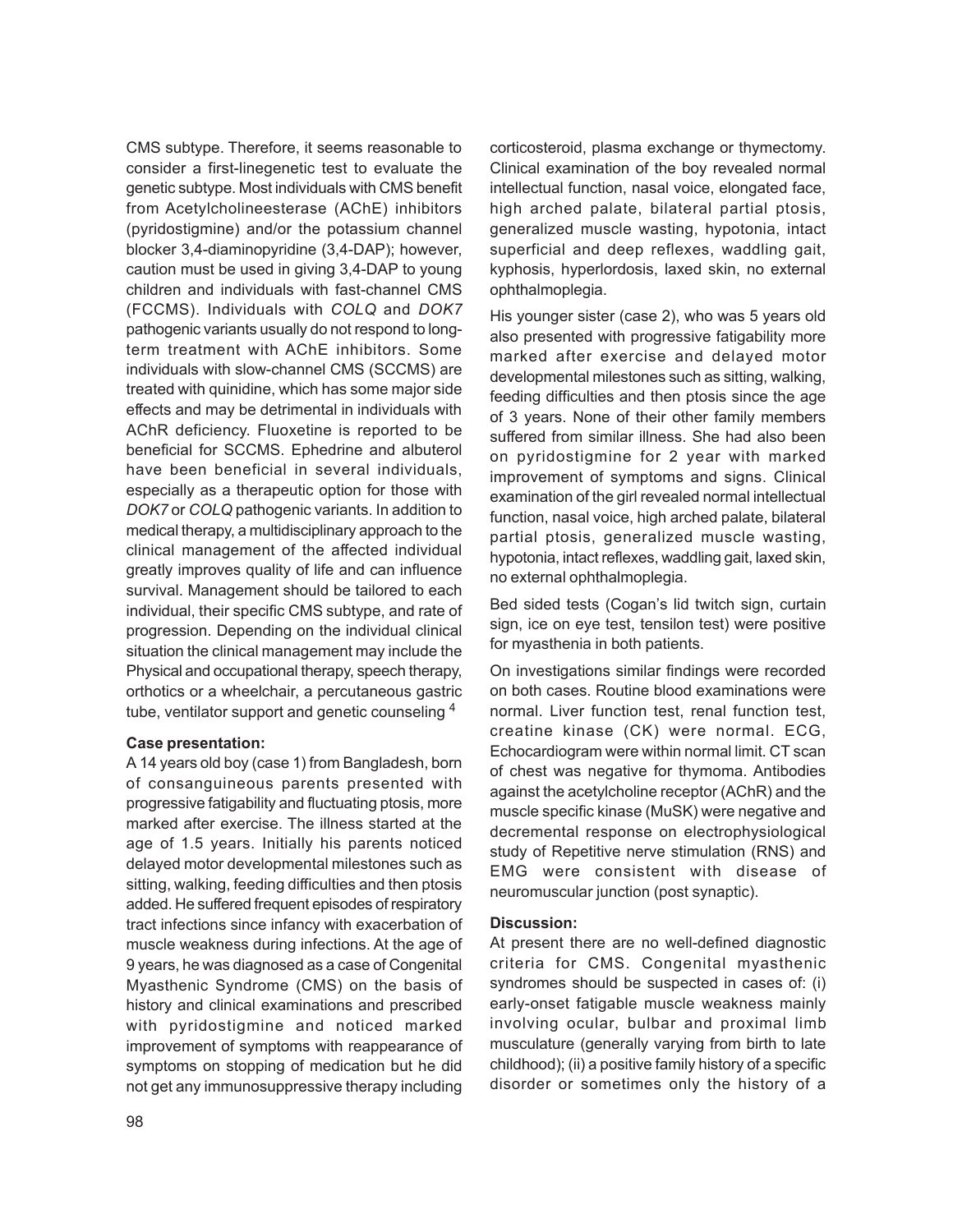hypotonic infant; (iii) clinical and neurophysiological myasthenic findings with a negative antibody testing profile; (iv) electromyography (EMG) studies showing decremental responses of 10% or more in the amplitude or in the quarter of the area from the first evoked compound motor action potential (CMAP), or single-fiber EMG studies compatible with a neuromuscular junction dysfunction; and (v) the presence of a specific clinical syndromic phenotype (i.e. Escobar syndrome, Pierson syndrome)  $9,14,15$ . Both of our cases fulfilled most of the above mentioned criteria.

Although cases of myasthenia gravis during infancy and childhood such as Juvenile Myasthenia Gravis (JMG) have been described in the literature since 1960,<sup>16-18</sup> the distinction between acquired autoimmune form and congenital forms has been increasingly recognized and emphasized <sup>19-28</sup>. This increasing awareness regarding congenital forms of myasthenia gravis was originally described in a previous study described the nosology of congenital myasthenic syndrome <sup>29</sup>. The current thrust of research is naturally directed towards elucidation of molecular basis of such disorders <sup>30-35</sup>. Two major features distinguish CMS from acquired autoimmune myasthenia gravis (MG) are a positive family history and absence of AChR antibodies. In this study both patients are siblings having absence of Anti-AchR and Anti-MuSK antibodies. While a positive family history is consistent with the diagnosis of CMS, a negative family history does not exclude autosomal recessive inheritance, an incompletely penetrant autosomal dominant gene in one parent, or a new mutation  $36$ . Furthermore, while most cases of acquired autoimmune childhood MG are sporadic, familial aggregates have been observed which may be due to inheritance of HLA haplotypes that predispose to sensitisation of acetylcholine receptor (AChR) 36. On the other hand, while a positive AChR antibody test excludes the diagnosis of CMS, but a negative test in a sporadic case does not necessarily imply a diagnosis of CMS because a high proportion of juvenile patients with autoimmune MG are also seronegative <sup>37</sup>. It is important to note here that correct differentiation of CMS from autoimmune MG is also important therapeutically, as CMS

patients do not respond to immunosuppressive therapy or plasma exchange and thymectomy <sup>38</sup>. Treatment of JMG commonly includes anticholinesterases, corticosteroids and newer immune modulating agents, plasma exchange and intravenous immunoglobulin (IVIG) and thymectomy <sup>39</sup> . Acetylcholinesterase inhibitor is the first line therapy may be sufficient in ocular JMG or mild generalised JMG<sup>40</sup>. Frequently some form of immunosuppression or immunomodulation is required to improve symptoms of JMG. Corticosteroids are often effective and sometimes are the mainstay of therapy<sup>41</sup>. A systematic review of the literature concluded that thymectomy increases the probability of remission or improvement of symptoms in AChR seropositive, nonthymomatous, autoimmune MG42.In our study both of the patients were on pyridostigmine for long time noticing marked improvement of symptoms with reappearance of symptoms on stoppage of drug. And neither of the patients needed any immunosuppressive therapy, plasma exchange or thymectomy. Such scenario goes in favor of CMS rather than Autoimmune MG.

A temporary form of MG affects 10% to 20% of newborns whose mothers have immune-mediated MG known as Transient Neonatal Myasthenia Gravis (TNMG) 43. Our cases did not have any history of maternal MG.

Most CMS are transmitted by autosomal recessive inheritance <sup>3</sup>. CMS due to mutations within the *RAPSN* gene is an autosomal recessive (AR) disorder <sup>44</sup> . The consanguinity of parents, unaffected parents of our cases are suggestive of AR inheritance.

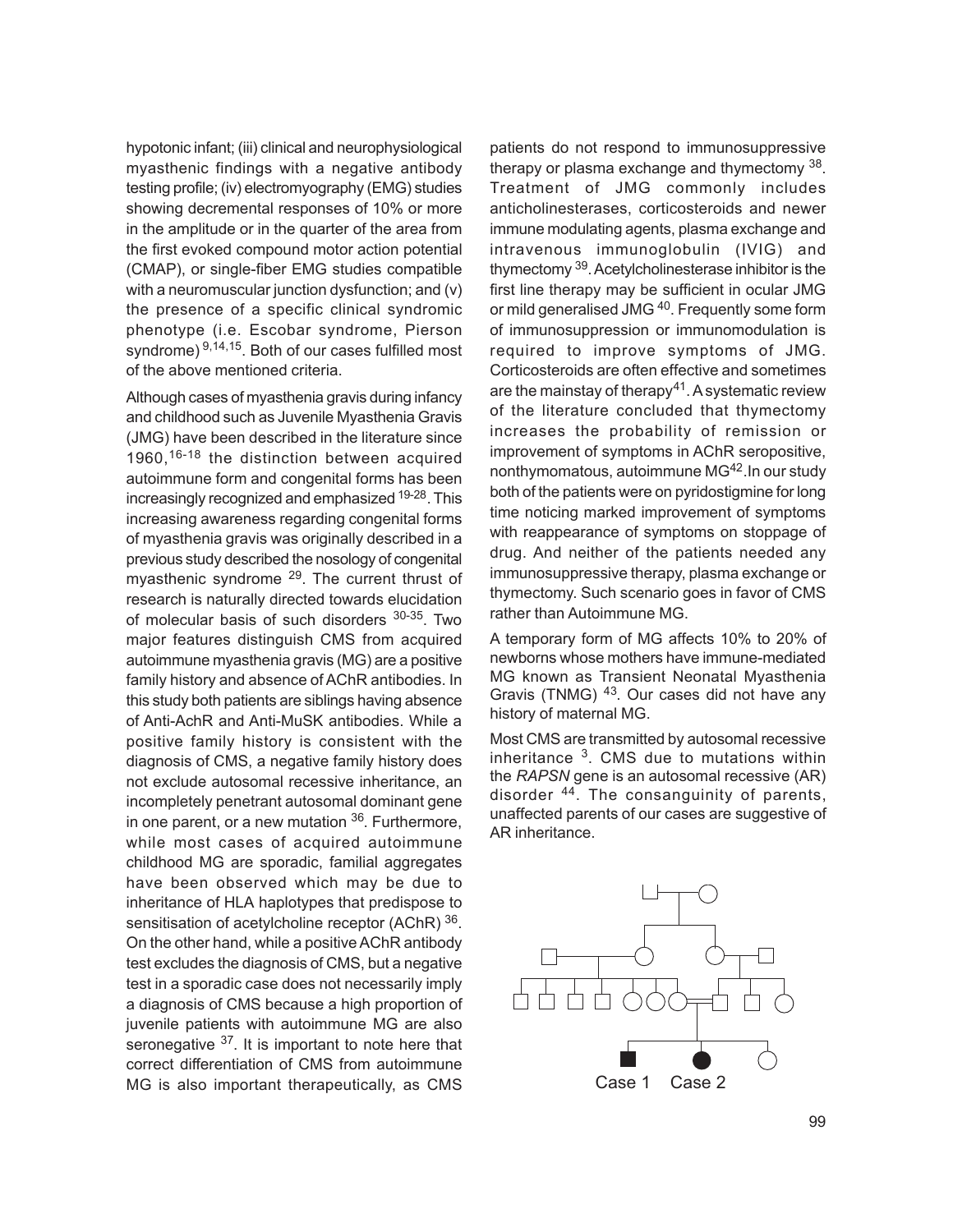On EMG or RNS studies, CMS show decremental response of 10% or more in the amplitude or in the quarter of the area from the first evoked compound motor action potential (CMAP), or single-fiber EMG studies compatible with a neuromuscular junction dysfunction 8,14,15. Postsynaptic forms represent up to 75-80% of all CMS cases 5,8,9. Both of our patients' decremental response on electrophysiological study of RNS and EMG were consistent with disease of neuromuscular junction (post synaptic).

Postsynaptic CMS are subdivided into Primary AChR deficiency, Kinetic abnormalities of the AChR (such as Fast Channel CMS & slow channel CMS) and defects within the AChR clustering pathway (specially CMS associated with deficiency of Rapsyn and Plectin)  $1,45$ . Slow channel CMS is an autosomal disorder and deterioarates with AChR inhibitors 38. CMS associated with deficiency of Plectin is refractory to pyridostigmine  $2$ . On the other hand, primary AChR deficiency, fast channel syndrome, Rapsyn deficiency are well responsive to pyridostigmine. Fast channel CMS (FCCMS) usually present in early childhood with infantile phenotype 46. FCCMS arises from autosomal recessive mutations in different domains of the acetylcholine receptor subunits and clinically mimicks a typical autoimmune acquired myasthenia gravis starting in the first decade of life with good clinical response to treatment with pyridostigmine and amiframpidine <sup>2</sup>. Primary deficiency of the acetylcholine receptor results from mutations in genes coding any of the subunits of the acetylcholine receptor, with those related to the µ subunit being the most severe 5,15 . The clinical picture is characterized by ptosis, refractory marked ophthalmoparesis and severe muscle weakness of the limbs. There is generally a partially responsive pattern to pyridostigmine, amifampridine and albuterol use in clinical practice <sup>5,15,17</sup>. A very good response to pyridostigmine virtually rules out end plate Ach deficiency <sup>38</sup>. Our cases responded well with AChE inhibitors with history of reappearance of symptoms on stoppage of medication without adding any immunosuppressive therapy, plasma exchange or thymectomy.

Rapsyn concentrates and anchors the acetylcholine receptor in the postsynaptic membrane and is needed for the development of the junctional folds <sup>48</sup>. Most patients with rapsyn deficiency present in the first year of life, with a few presenting in childhood or adult life 49. Both of our cases presented at 2<sup>nd</sup> year of age. Rapsyn mutations produce a CMS in which respiratory distress, hypotonia, and poor feeding are usually present at birth. There is generalized weakness and ptosis but ophthalmoplegia is uncommon. Patients have a high-arched palate and may have arthrogryposis 43. Infections can precipitate exacerbation of clinical manifestations <sup>50</sup>. In few patients prominent hyperlordosis can occur 51. In our cases, there was hypotonia (more in case 1), generalized weakness and ptosis (both case), higharched palate & hyperlordrosis (case 1) and history of exacerbation of symptoms during RTI.

## **Conclusion**

Among the postsynaptic CMS, Rapsyn deficiency is most common and widely studied. Without genetic analysis it is not possible to differentiate among the different varieties of post synaptic CMS precisely but considering the all clinical and investigations scenario both of our cases mostly fits with the autosomal recessive, post synaptic CMS associated with Rapsyn deficiency.

### **References**

- 1. Finsterer, J. Congenital myasthenic syndromes. Orphanet J Rare Dis 14, 57 (2019). https://doi.org/10.1186/s 13023-019- 1025-5
- 2. Souza PV, Batistella GN, Lino VC, Pinto WB, Annes M, Oliveira AS, Clinical and genetic basis of congenital myasthenic syndromes. Arq Neuropsiquiatr. 2016 Sep;74(9):750-760. doi: 10.1590/0004-282 X 20160106.
- 3. Congenital Myasthenic Syndromes [internet]. Available from: https://rarediseases.org/rarediseases /congenital-myasthenic-syndromes/
- 4. Abicht A,Müller JS, Lochmüller H. Congenital Myasthenic Syndromes. GeneReviews, July 2016, https://www.ncbi.nlm.nih.gov/books/ NBK1168.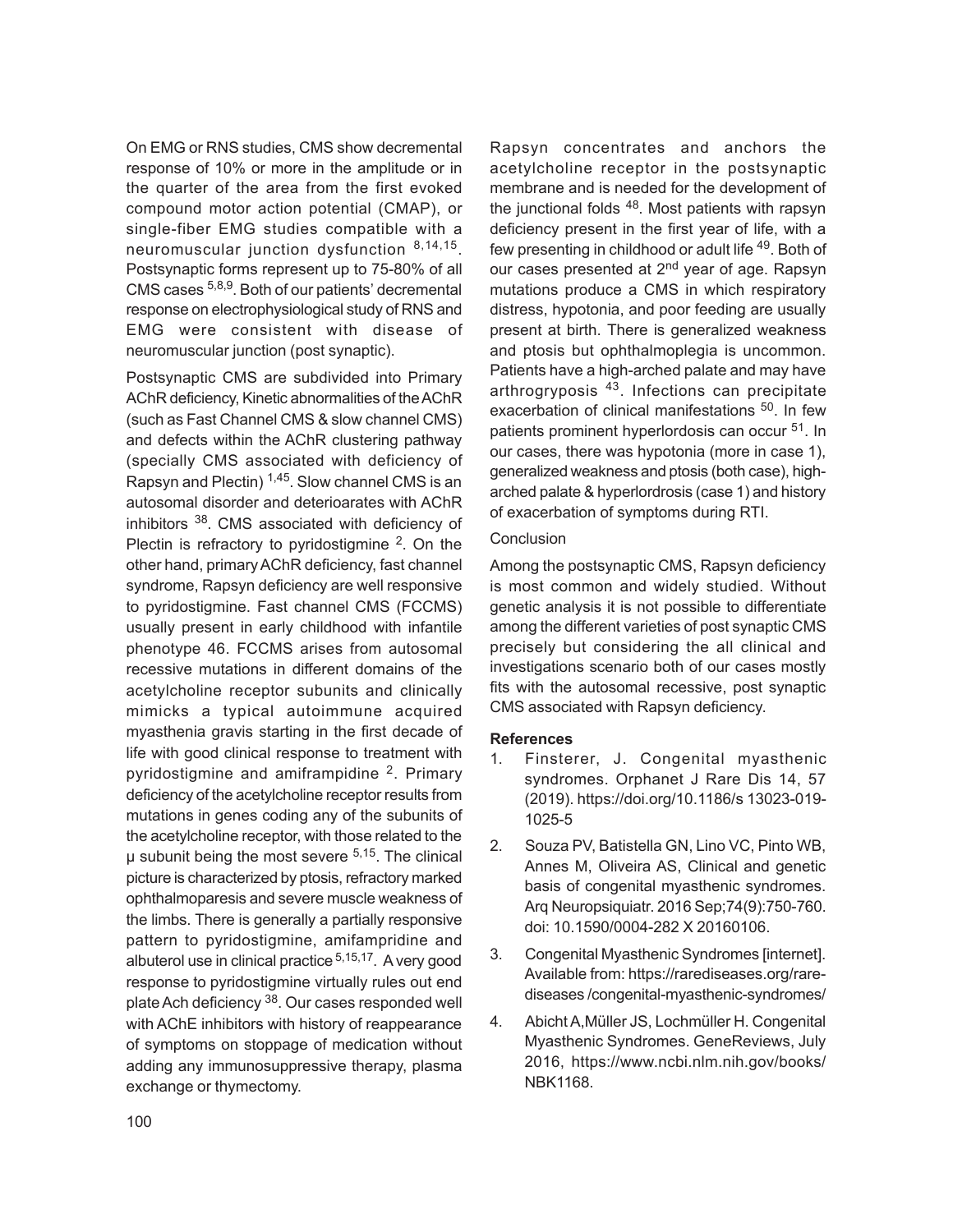- 5. Rodríguez Cruz PM, Palace J, Beeson D. Inherited disorders of the neuromuscular junction: an update. J Neurol. 2014;261(11):2234-43. doi:10.1007/s00415- 014-7520-7
- 6. Abicht A, Müller J S, Lochmüller H. Congenital Myasthenic syndromes. 2003 may 9 [updated 2016 Jul 14]. In: Adam MP, Ardinger HH, Pagon RA, Wallace SE, Bean LJH, Mefford HC, Stephens K, Amemiya A, Ledbetter N, editors. GeneReviews® [internet]. Seattle (WA): University of Washington, Seattle; 1993-2017. Available from http:// www.ncbi.nlm.nih.gov/books/NBK1168/.
- 7. Parr JR, Andrew MJ, Finnis M, Beeson D, Vincent A, Jayawant S. How common is childhood myasthenia? The UK incidence and prevalence of autoimmune and congenital myasthenia. Arch Dis Child. 2014;99(6):539- 42. doi:10.1136 /archdischild-2013-304788
- 8. Engel AG. Congenital myasthenic syndromes. In: Katirji B, Kaminski HJ, Ruff RL, editors. Neuromuscular disorders in clinical practice. New York: Springer; 2014. p. 1073-90.
- 9. Lorenzoni PJ, Scola RH, Kay CS, Werneck LC. Congenital myasthenic syndrome: a brief review. Pediatr Neurol. 2012;46(3):141-8. doi:10. 1016/j.pediatrneurol.2011.12.001
- 10. Chang T, Cossins J, Beeson D. A rare c.183\_187dupCTCAC mutation of the acetylcholine receptor CHRNE gene in a South Asian female with congenital myasthenic syndrome: a case report. BMC Neurol. 2016;16: 195.
- 11. Mihaylova V, Scola RH, Gervini B, Lorenzoni PJ, Kay CK, Werneck LC et al. Molecular characterisation of congenital myasthenic syndromes in Southern Brazil. J Neurol Neurosurg Psychiatry. 2010;81(9):973-7. doi:10.1136/jnnp.2009.177816
- 12. Harper CM. Congenital myasthenic syndromes. Semin Neurol. 2004;24: 111–23.
- 13. Abath Neto O, Heise CO, Moreno CA, Estephan EP, Mesrob L, Lechner D, Boland A, Deleuze JF, Oliveira AS, Reed UC,

Biancalana V, Laporte J, Zanoteli E. Nonlethal CHRNA1-related congenital Myasthenic syndrome with a homozygous null mutation. Can J Neurol Sci. 2017;44:125–7.

- 14. Berrih-Aknin S, Le Panse R. Myasthenia gravis: a comprehensive review of immune dysregulation and etiological mechanisms. J Autoimmun. 2014;52:90-100. doi:10.1016/ j.jaut. 2013.12.011
- 15. Engel AG, Shen XM, Selcen D, Sine SM. Congenital myasthenic syndromes: pathogenesis, diagnosis, and treatment. Lancet Neurol. 2015; 14(4):420-34. doi:10.1016/S1474-4422(14)70201-7
- 16. Geer M, Schotland M : Myasthenia gravis in the new born. Paediatrics 1960; 26 : 101.
- 17. McQuillen MP : Familial limb girdle myasthenia. Brain1966; 89 : 121-132.
- 18. Conomy JP, Levisohn M, Fanaroff A : Familial infantile myasthenia gravis : Cause of sudden death in young children. J Paediatrics 1975; 87 : 428-430.
- 19. Engel AG, Lambert EH, Gomez MR : A new myasthenic syndrome with end plate acetylcholinesterase deficiency, small nerve terminals and reduced acetylcholine release. Ann Neurol1971; 1 : 315-326.
- 20. Engel AG, Lambert EH, Mulder DM et al : A newly recognized congenital myasthenic syndrome attributed to a prolonged open time of the acetyl choline induced ion channel. Ann Neurol 1982; 11 : 553-569.
- 21. Engel AG, Walls TJ, Nagel A et at : Newly recognized congenital myasthenic syndromes. I. Congenital paucity of synaptic vesicles and reduced quantal release II. High conductance fast channel syndrome. III. Abnormal acetylcholine receptor (AChR) interaction with acetylcholine. IV. AChR deficiency and short channel open time. Progress in Brain Research1990; 84 : 125-137.
- 22. Engel AG, Hutchinson DO, Nakano S et al : Myasthenic syndromes attributed to mutations affecting the epsilon sub unit of the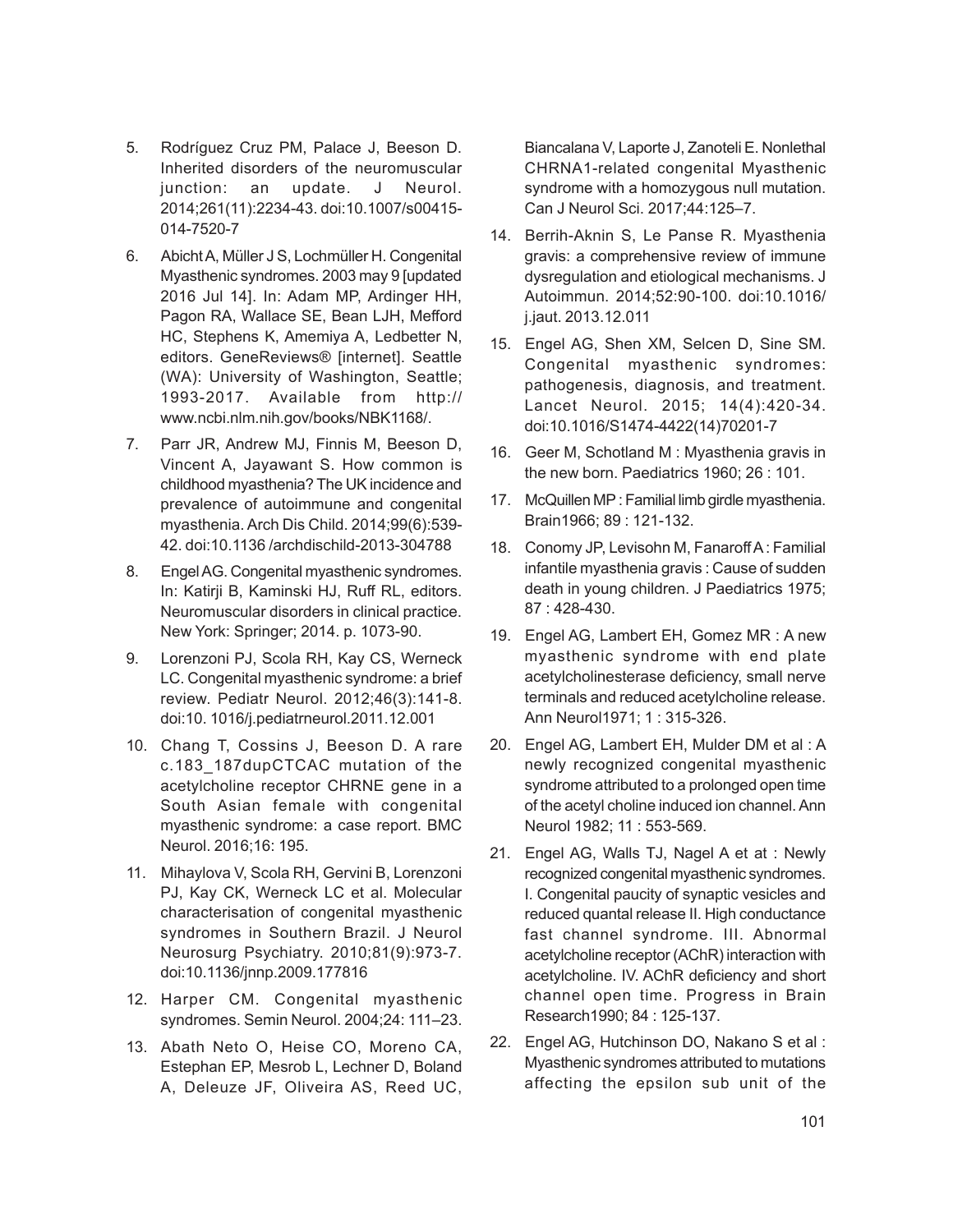acetylcholine receptor. Ann New York Academy of Science1993; 681 : 496-508.

- 23. Robertson WC, Chun RWM, Kornguth SE : Familial infantile myasthenia. Arch Neurol 1980; 37 : 117-119.
- 24. Morgan-Hughes JA, Lecky BRF, Landon DN et al : Alterations in the number and affinity of junctional acetylcholine receptors in a myopathy with tubular aggregates. A newly recognised receptor defect. Brain1991; 104 : 279-295.
- 25. Gieron MA, Korthals JK : Familial infantile myasthenia gravis : Report of 3 cases with follow up into adult life. Arch Neurol 1985; 42 : 143-144.
- 26. Mora M, Lambert EH, Engel AG : Synaptic vesicle abnormality in familial infantile myasthenia. Neurology1987; 37: 206-214.
- 27. Oosterhuis HJGH, Newsom-Davis J, Wokke JHT et al : The slow channel syndrome. Two New cases. Brain 1987; 110 : 1061-1079.
- 28. Beeson D, Palace J, Vincert A : Congenital myasthenic syndromes. Current Opinion in Neurology 1997;10: 402407.
- 29. Engel AG, Lambert EH : Congenital myasthenic syndromes. Electro Clin Neurophy1987; 39 : 91-102.
- 30. Sine SM, Ohno K, Bouzat C et al : Mutation of the acetylcholine receptor alpha sub unit causes a slow channel myasthenic syndrome by enhancing agonist binding affinity. Neuron1995; 15 : 229-239.
- 31. Camp S, Bon S, Li Y et al : Patients with congenital myasthenia associated with end plate acetylcholinesterase deficiency show normal sequence, mRNA splicing and assembly of catalytic sub units. J Clin Investigation 1995; 95 : 333-340.
- 32. Ohno K, Wang HL, Milone M et al : Congenital myasthenic syndrome caused by decreased agonist binding affinity due to mutation in the acetylcholine receptor epsilon sub unit. Neuron1996; 17 : 157-170.
- 33. Engle AG, Ohno K, Milone M et al : New mutations in acetylcholine receptor sub unit genes reveal heterogeneity in the slow channel congenital myasthenic syndrome. Human Molecular Genetics1996; 5 : 1217- 1227.
- 34. Engel AG, Ohno K, Bouzat C et al : End-plate acetylcholine receptor deficiency due to nonsense mutations in the epsilon sub unit. Ann Neurol 1996; 40 : 810-817.
- 35. Deconinck AE, Potter AC, Tinsley JM et al : Post synaptic abnormalities at the neuromuscular junctions of utrophin deficient mice. J Cell Biology 1997; 136 : 883-894.
- 36. Engel AG : Myasthenic syndromes. In : Myology Basic and Clinical. Eds Engel AG, Franzini Armstrong C McGraw-Hill Inc, New York, 1994; 1798-1835.
- 37. Andrews PI, Massey JM, Sanders DB : Acetyl choline receptor antibodies in juvenile myasthenia gravis. Neurology 1993; 43 : 977-982.
- 38. Khwaja GA, Chowdhury D, Gupta M : Congenital myasthenic syndrome: report of four cases and brief review of literature. Neurol India 2000; 48 : 266-271.
- 39. Finnis, Maria F, and Sandeep Jayawant. "Juvenile myasthenia gravis: a paediatric perspective. " *Autoimmune diseases* vol. 2011 (2011): 404101. doi:10.4061/ 2011/ 404101
- 40. G. O. Skeie, S. Apostolski, A. Evoli et al., "Guidelines for treatment of autoimmune neuromuscular transmission disorders," European Journal of Neurology, vol. 17, no. 7, pp. 893–902, 2010.
- 41. Schneider CG,Gajdos P, Toyka PKV, Hohlfeld RR. "Corticosteroids for myasthenia gravis," Cochrane Database of Systematic Reviews, vol. 18, no. 2, p. CD002828, 2005.
- 42. Gronseth GS, Barohn RJ., "Practice parameter: thymectomy for autoimmune myasthenia gravis (an evidence-based review): report of the Quality Standards